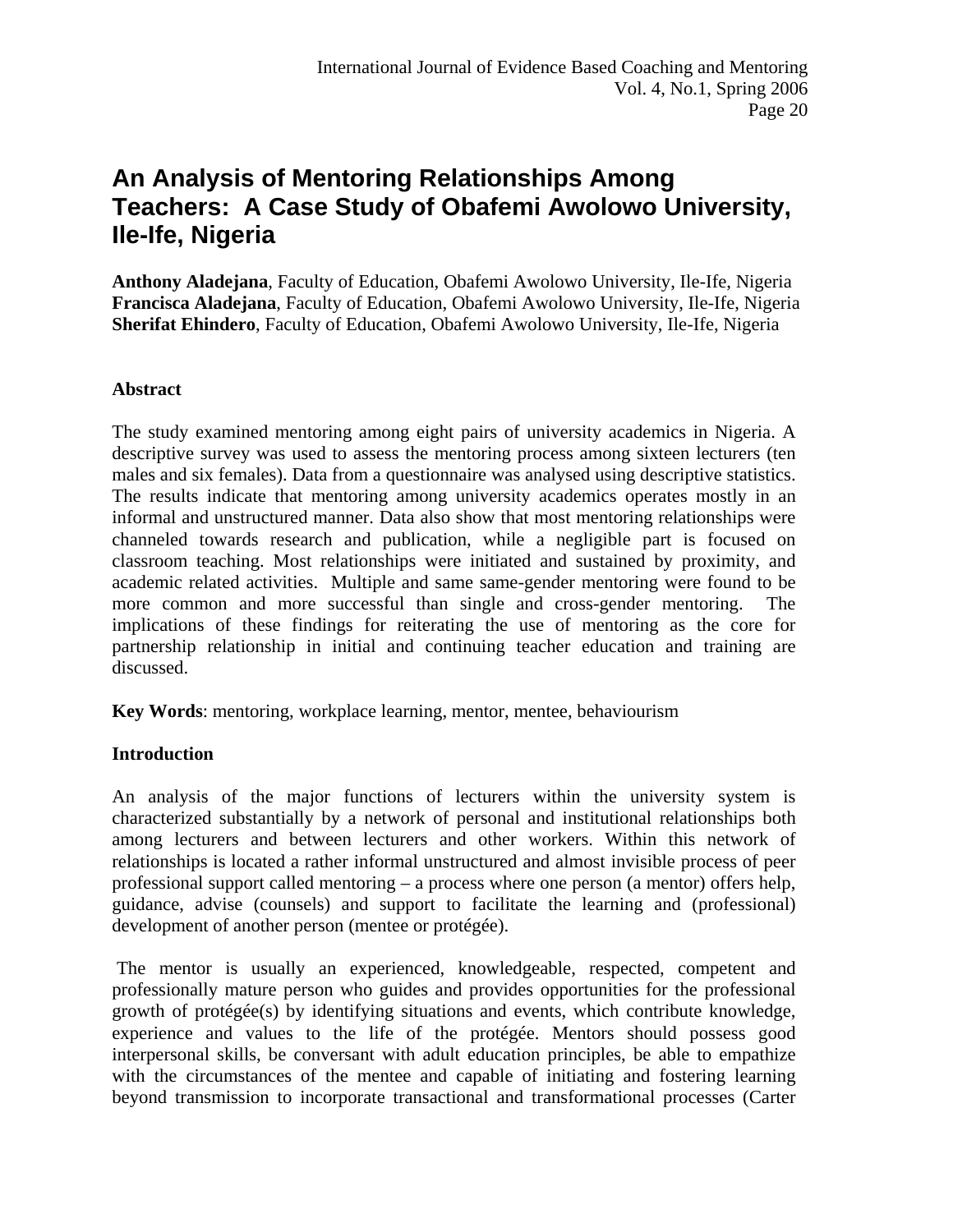and Francis, 2000; Kajs, Alaniz, Willman, Maier, Brott and Gomez, 2001; Zeus and Skiffington, 2002; and New South Wales Department of Education and Training, NSW, 2005).

Mentoring has many advantages to the mentee or learners, the mentor and the organization. To the mentee, it helps to know the culture and political set up of their organization, develop skills, have access to resources and have increase clarity of goals and lower the attrition rates of new teachers. The advantages that accrue to the mentor include getting assistance in tasks to be done, increased satisfaction, increased motivation as well as assisting personal development. The institution also benefits, as there is increase productivity, more effective management and faster induction of new colleagues (Freeman, 1998; Lewis and Carter, 1999, Spuhler and Zetler, 1994; Sweeny, 2001; and Solis, 2004).

Mentoring has been identified as a source of peer support and a framework for more effective professional preparation and academic leadership (Daresh, 1996). Such peer mentoring offers support for students and teachers to assist them in adapting to university life, understanding the expectations at the university and coping with the demands of work and involves the support of more experienced and trained colleagues or peer mentors (UMass, 2003; and University of Western Sydney, 2004).

Mentoring can be informal, unplanned or formal planned and systematic. It can be samegender or cross-gender. According to Smith and Paris (1995), mentoring has been found to arise in various ways: fifteen per cent of mentoring relationships are initiated and sustained by consultancy, seminar/conferences and workshop activities. Rather than age and status, the physical location of mentors in relation to mentees appeared to have considerable bearing on the formation of effective mentoring relationships (Carter and Francis, 2000). According to Noe (1988) and Wilbur (1987), the origin of mentoring can be related to the two-dimensional scale of Career Guide Scale and the Information Source Scale. A friendship and psychosocial scale has also been reported by Barnet (1996).

Mentoring has been the focus of much attention in recent literature on initial teacher education, induction and approaches to professional development of teachers (Carter and Francis, 2000). In spite of this importance, the concept and processes of mentoring have not served as the foci of systematic research in the Nigerian university system. The purpose of the present study therefore is to examine mentoring relationships among senior and junior academic staff in Obafemi Awolowo University, Ile-Ife.

The university is one of the 36 federal government owned universities in Nigeria and represents a typical well-established and government-funded university. It is comparatively big and single campus covering a large expanse of land. It has thirteen faculties with a student population of about 40,000 students.

Accordingly, the objectives of the study are to:

(a) analyse the nature of mentoring relationships among selected academic staff members in four departments,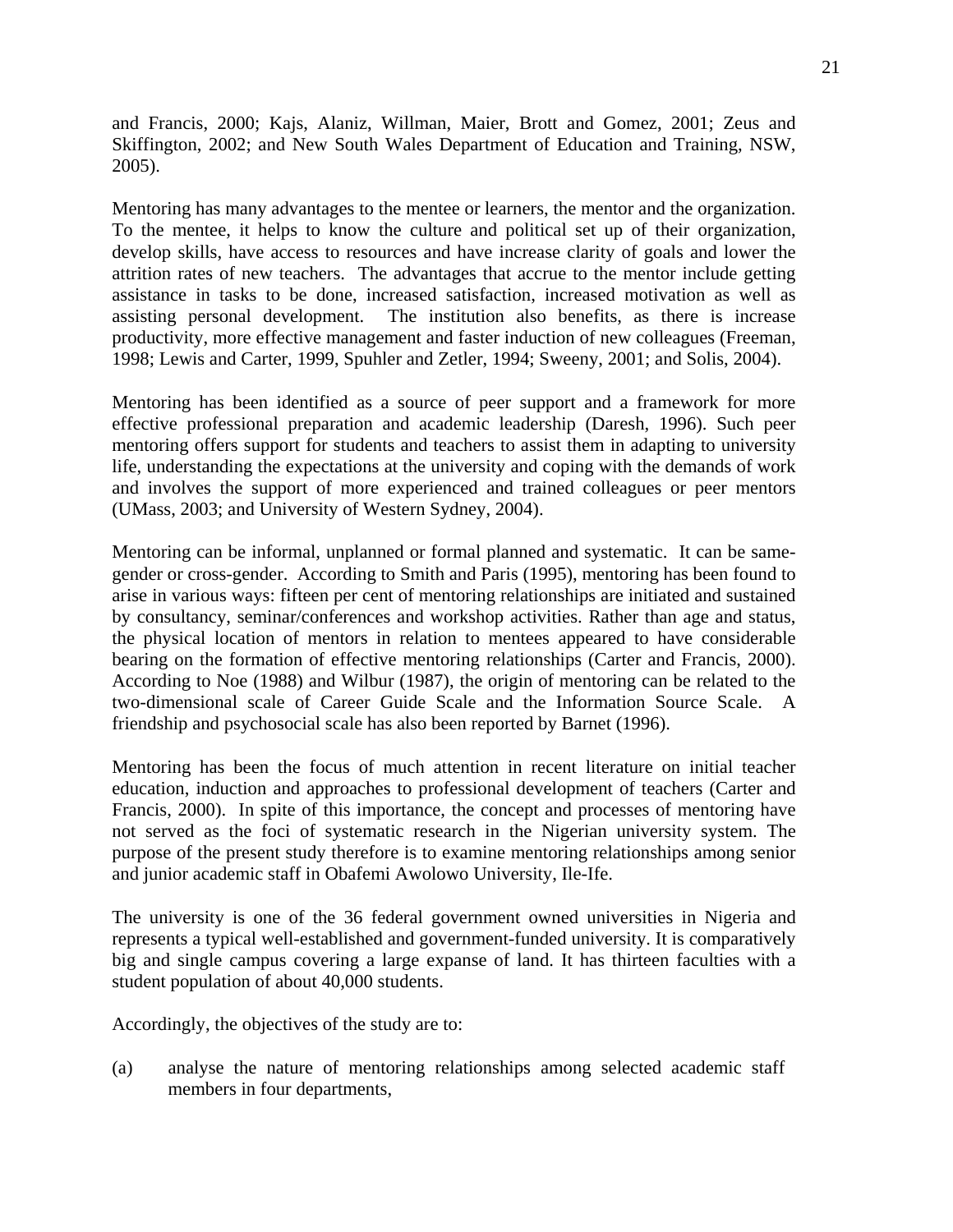- (b) relate the mentoring relationships to the administrative and academic growth and development of both mentors and mentees within the context of teaching, research and community service,
- (c) examine both same-and cross-gender as well as single and multiple mentoring relationships among lecturers in professional teacher education and training,
- (d) determine the advantages and disadvantages of mentoring in teacher education
- (e) identify the personal qualities and skills required for successful professional mentoring in teacher education,
- (f) reiterate the framework for using mentoring as the core for partnership relationships in initial and continuing teacher education and training.

#### **Theoretical Framework**

According to Harris and Wiggans (1993), mentoring is based on the workplace learning model of teacher professional development, in which case mentoring offers the opportunity to integrate theoretical and practical elements in the experience of the individual and to enable the development of relevant knowledge bases and practical skills. According to Carter and Francis (2000), the emergence of mentoring as a professional learning strategy can be attributed to the convergence of economic policy and workplace learning theory. Mentoring held legitimacy as a professional learning strategy and at the same time appeared to offer a cost 'solution' in training and development of teachers.

Mentoring as a workplace learning strategy can be viewed and understood in terms of three domains of perspective transformation proposed by Marsick and Watkins (1990). These three domains, which are different types and processes of learning, are: instrumental learning, which is job focused and is aimed at skill development or improving individual productivity; dialogic learning, which includes learning about the organisation and one's relationship to it; and self-reflective learning which seeks to extend one's understanding of oneself in the workplace through confidence and competence, dealing with issues of authority and changes in personal values or beliefs and one's orientation toward the job.

Behaviourism as a learning theory and its impact on development of effective mentoring also serves as a theoretical framework for this study (Peel, 2005). Behaviourism can be defined as an approach to psychology, which argues that the only appropriate subject matter for scientific psychological investigation is observable, measurable behaviour, (Rober, 1985). An integration of behavioural and cognitive psychology principles is reflected in Bandura's (1986) social learning theory which views learning as a continuous dynamic and reciprocal interaction between individuals which in turn affects their attributes, values and behaviour. A concrete example of Bandura's (1977) work is behaviour or role modeling which uses techniques such as goal – getting to help people acquire the characteristics of a competent role model (Peel, 2005).

Mentoring can also be based on the action learning model which is a developmental process that extends over time where learning takes place from action or concrete experiences as well as taking action as a result of this learning, (Zuber-Skerrit, 2001, cited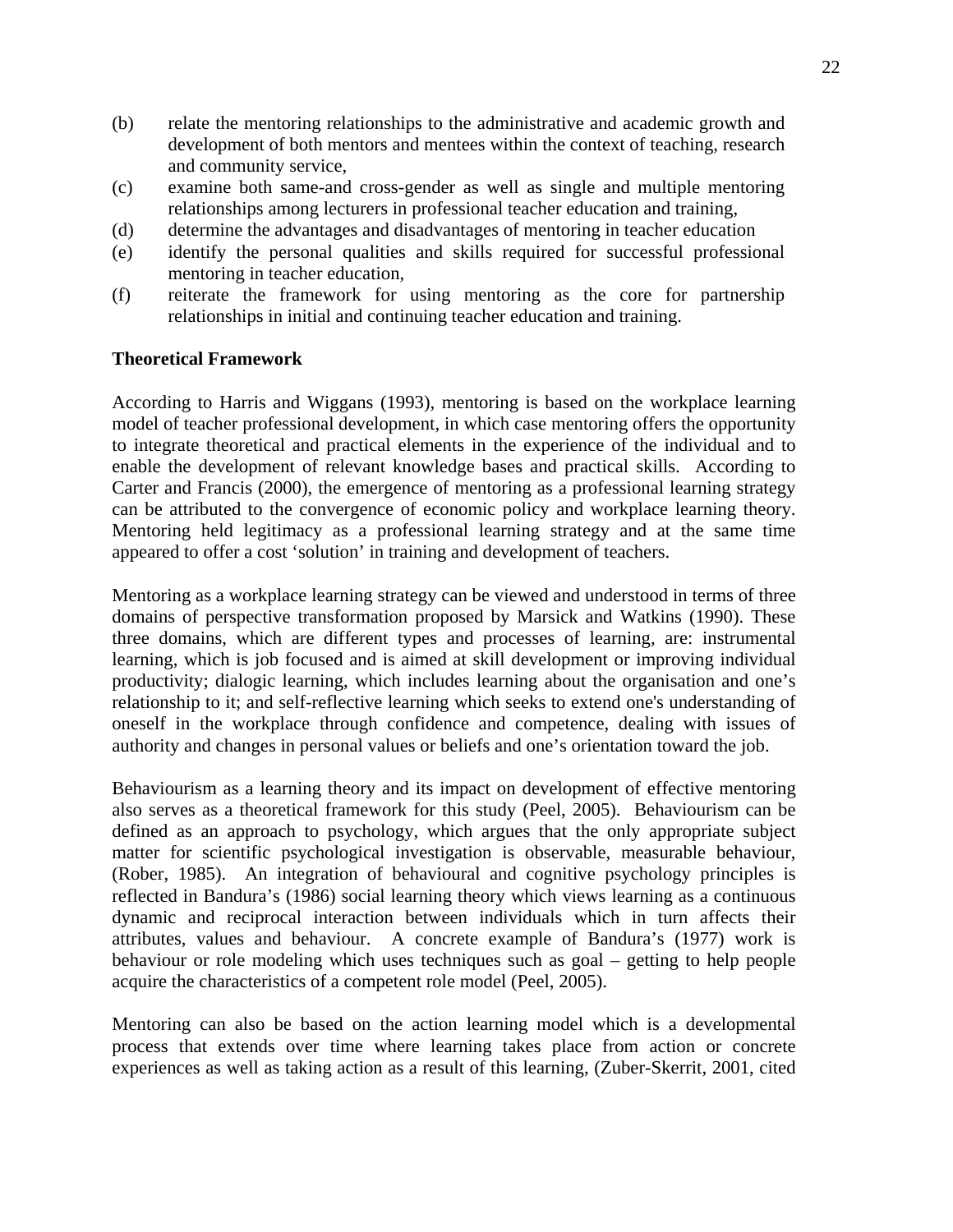by Vaartjes, 2005). This is based on the assumption that knowledge is socially constructed and created from within and for a particular group and context.

## **Methodology**

A descriptive qualitative survey method was used in the study. One pair of academic members of staff was purposively selected from each of eight departments in the Faculty of Education, Obafemi Awolowo University, Ile-Ife, Nigeria. Selection was based on identified mentoring relationships within the contexts of traditional university functions of teaching, research and community service. Demographic variables and the mentoring profile of the 16 purposively selected lecturers (ten males and six females) were collected through a researcher designed and validated questionnaire, the Mentor-Protégée Questionnaire (MPQ).

The MPQ consists of open-ended questions which were sub-divided into two sections: A (demographic information) and B (mentoring activities). The questionnaire was also designed to obtain information on desirable qualities which attract protégées to their mentors, how the mentoring relationships were set up, the advantages and disadvantages of such relationships, activities on which the relationships are focused upon and whether or not the relationships are formal/informal, same gender/cross-gender and simple/multiple and the mechanisms of mentoring.

Data analysis was carried out by scoring the number of respondents for each alternative of the responses given. The total number for each response was then calculated and subjected to descriptive statistics (percentage number of responses over total number of respondents which is 16).

### **Results**

The results showed that seven out of eight pairs of mentoring relationships studied are mainly informal, unstructured with only one formal and structured. Protégées came to be associated with their mentors through various ways. These include: four out of eight pairs who formed from working together for conference, workshop, seminar, project or as coteachers of the same course; three pairs from the student–supervisor relationship and one pair from a teacher- student relationship.

Analysis of the 16 respondents indicate some advantages that can be derived from the relationships to include: mentors serving as confidant (14 out of 16; 87.50%); assistance for promotion (12 out of 16; 75.00%); assistance in writing research papers (12 out of 16; 75.00%); making social connections (10 out of 16; 62.50%); protection from victimization (8 out of 16; 50.0%) and opportunities for external jobs (5 out of 16; 31.25%). The disadvantages identified by the protégées include: inheriting the mentee's enemies (11 out of 16;  $68.75\%$ ; dividing the faculty into political camps  $(10 \text{ out of } 16; 62.50\%);$ overprotection of mentee (9 out of 16; 56.25%) and maintaining the statue-quo (7 out 0f 16; 43.75).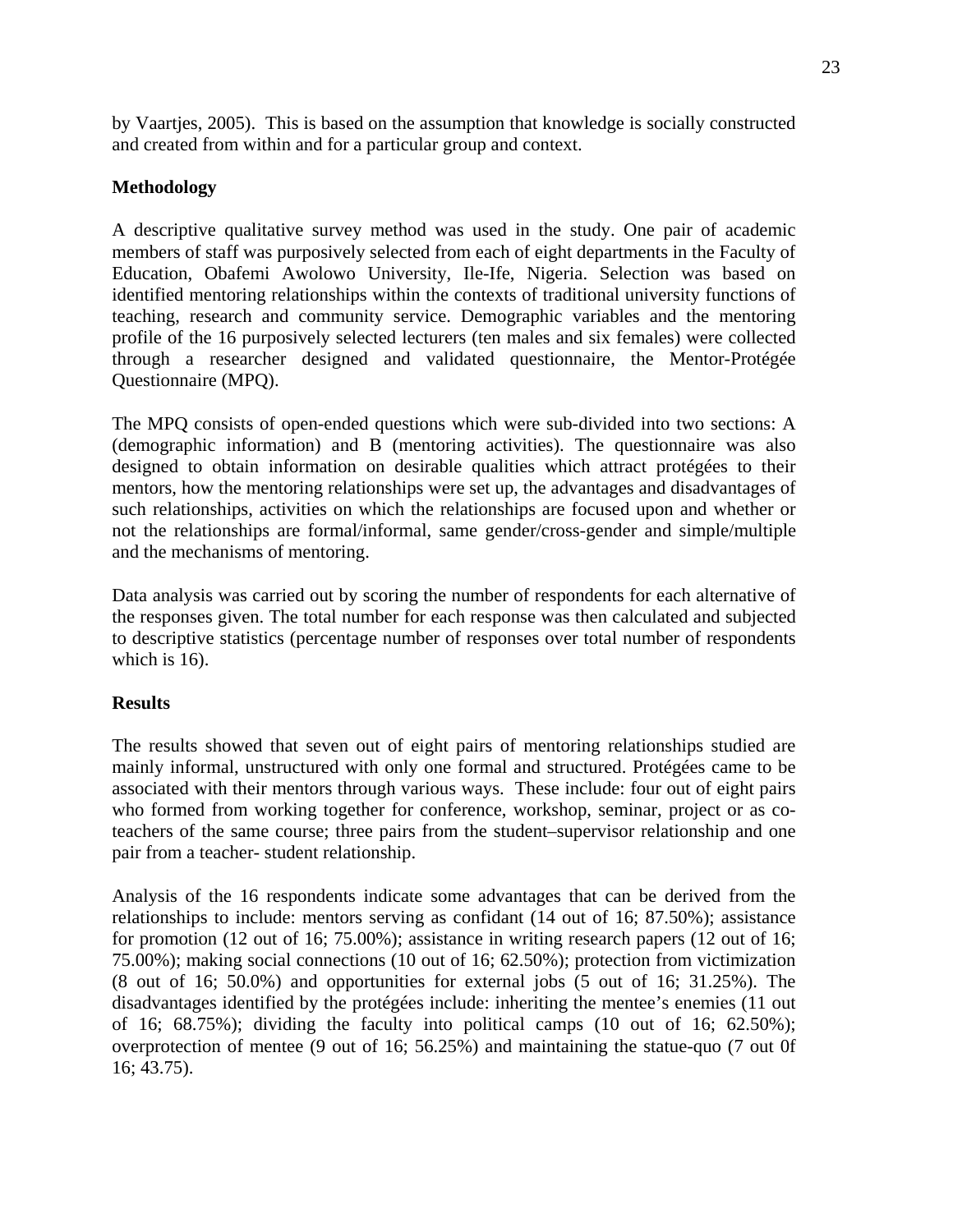| 1. Description of mentoring relationship by respondents |                                                           | N                           | $\%$              |  |  |  |  |  |
|---------------------------------------------------------|-----------------------------------------------------------|-----------------------------|-------------------|--|--|--|--|--|
|                                                         |                                                           | $\mathbf 0$                 |                   |  |  |  |  |  |
| a                                                       | Informal unstructured                                     | 1                           | 87.5              |  |  |  |  |  |
|                                                         |                                                           | 4                           | $\Omega$          |  |  |  |  |  |
| $\mathbf b$                                             | Formal structured                                         | $\overline{2}$              |                   |  |  |  |  |  |
|                                                         |                                                           |                             | 12.5              |  |  |  |  |  |
|                                                         |                                                           |                             | $\mathbf{0}$      |  |  |  |  |  |
|                                                         | (2) Advantages derived by protégés from the relationship: |                             |                   |  |  |  |  |  |
| a                                                       | Serving as confidant                                      | 1                           | 87.5              |  |  |  |  |  |
|                                                         |                                                           | $\overline{4}$              | $\mathbf{0}$      |  |  |  |  |  |
| b                                                       | Assistance for promotion                                  | 1                           | 75.0              |  |  |  |  |  |
|                                                         |                                                           | 2                           | $\Omega$          |  |  |  |  |  |
| $\mathbf c$                                             | Assistance in writing research papers                     | 1                           | 75.0              |  |  |  |  |  |
|                                                         |                                                           | $\overline{c}$              | $\mathbf{0}$      |  |  |  |  |  |
| d                                                       | Making social connections                                 | 1                           | $\overline{62.5}$ |  |  |  |  |  |
|                                                         |                                                           | $\mathbf{0}$                | $\Omega$          |  |  |  |  |  |
|                                                         | Protection from victimization                             |                             | 50.0              |  |  |  |  |  |
| e                                                       |                                                           |                             |                   |  |  |  |  |  |
|                                                         |                                                           | $\,8\,$                     | $\mathbf{0}$      |  |  |  |  |  |
| f                                                       | Opportunities for external job                            |                             | 31.2              |  |  |  |  |  |
|                                                         |                                                           | 5                           | 5                 |  |  |  |  |  |
| g                                                       | Opportunities for funding/access to resources             |                             | 25.0              |  |  |  |  |  |
|                                                         |                                                           | 4                           | $\Omega$          |  |  |  |  |  |
|                                                         | (3) Disadvantages of the relationship to the protégés:    |                             |                   |  |  |  |  |  |
| a                                                       | Inheriting the mentor's enemies                           | 1                           | 68.7              |  |  |  |  |  |
|                                                         |                                                           | 1                           | 5                 |  |  |  |  |  |
| b                                                       | Dividing the faculty into political camps                 | 1                           | 62.5              |  |  |  |  |  |
|                                                         |                                                           | $\boldsymbol{0}$            | $\boldsymbol{0}$  |  |  |  |  |  |
| $\mathbf c$                                             | Overprotection by the mentor                              |                             | 56.2              |  |  |  |  |  |
|                                                         |                                                           | 9                           | 5                 |  |  |  |  |  |
| d                                                       | Maintaining the status-quo                                |                             | 43.7              |  |  |  |  |  |
|                                                         |                                                           | 7                           | 5                 |  |  |  |  |  |
| (4)                                                     | How they became associated with each other                |                             |                   |  |  |  |  |  |
| a                                                       | As supervisor-student                                     |                             | 37.5              |  |  |  |  |  |
|                                                         |                                                           | 6                           | $\boldsymbol{0}$  |  |  |  |  |  |
| $\mathbf b$                                             | As co-teachers of the same course                         |                             | 25.0              |  |  |  |  |  |
|                                                         |                                                           |                             |                   |  |  |  |  |  |
|                                                         |                                                           | $\overline{4}$              | $\boldsymbol{0}$  |  |  |  |  |  |
| $\mathbf c$                                             | When assisting in a research project                      |                             | 12.5              |  |  |  |  |  |
|                                                         |                                                           | $\overline{2}$              | $\overline{0}$    |  |  |  |  |  |
| $\mathbf d$                                             | After working together for a                              |                             | 12.5              |  |  |  |  |  |
|                                                         | conference/workshop/seminars                              | $\mathfrak 2$               | $\mathbf{0}$      |  |  |  |  |  |
|                                                         |                                                           |                             |                   |  |  |  |  |  |
| e                                                       | As teacher-student                                        |                             | 12.5              |  |  |  |  |  |
|                                                         |                                                           | $\mathfrak{2}$              | $\mathbf{0}$      |  |  |  |  |  |
|                                                         | (5) Activities on which the relationships are focused on  |                             |                   |  |  |  |  |  |
| a                                                       | publications                                              | 1                           | 81.2              |  |  |  |  |  |
|                                                         |                                                           | $\ensuremath{\mathfrak{Z}}$ | $\sqrt{5}$        |  |  |  |  |  |
| $\mathbf b$                                             | research                                                  | $\mathbf{1}$                | 81.2              |  |  |  |  |  |
|                                                         |                                                           | $\mathfrak{Z}$              | 5                 |  |  |  |  |  |
| $\mathbf c$                                             | Effective professional practice                           |                             | 31.2              |  |  |  |  |  |
|                                                         |                                                           |                             |                   |  |  |  |  |  |

## **Table1: Numbers and Percentage Responses to Mentor- Protégé Questionnaire**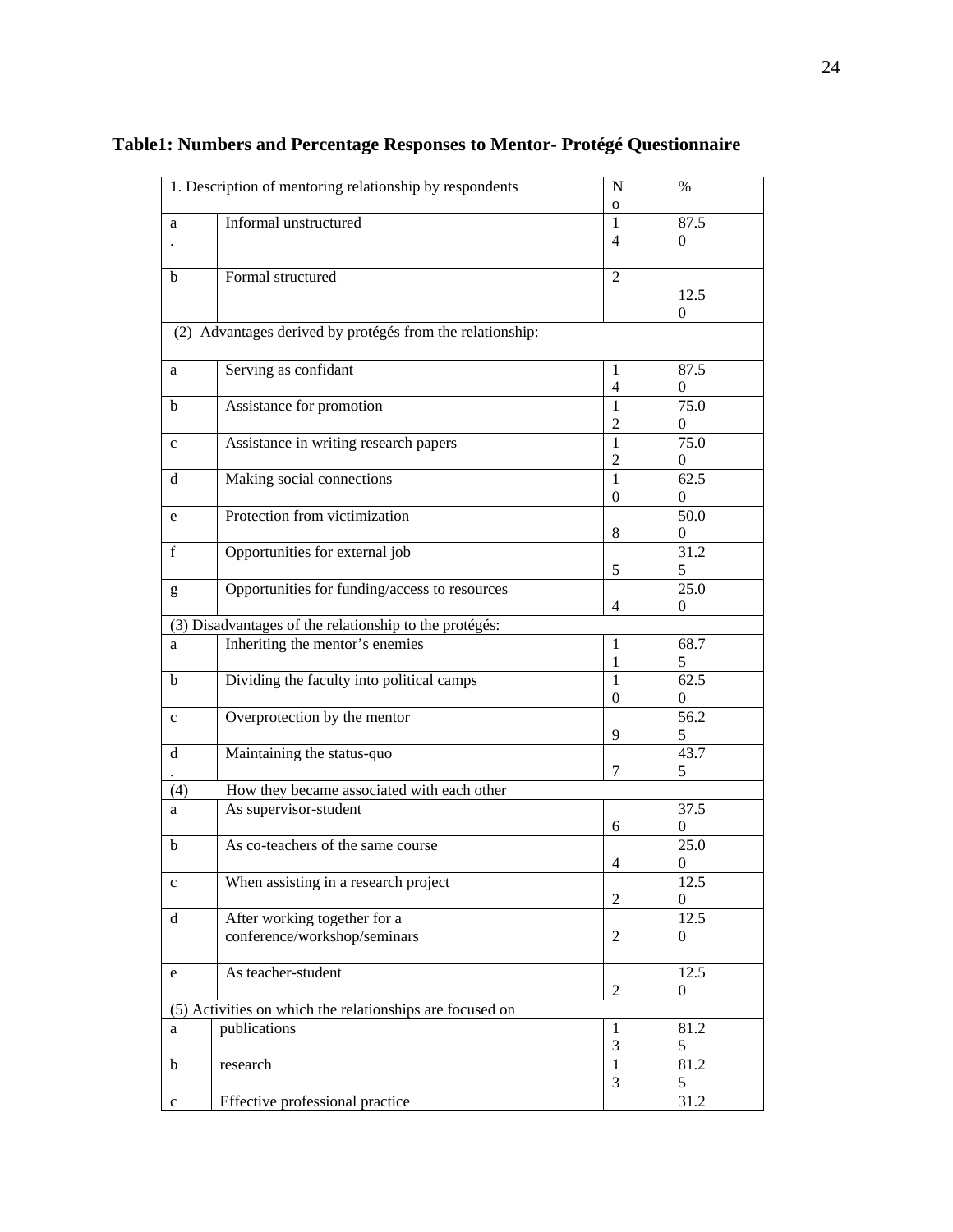| service to the community                |   | 25.0 |
|-----------------------------------------|---|------|
|                                         | Λ |      |
| classroom teaching                      |   | 18.´ |
|                                         |   |      |
| in-depth assistance with the curriculum |   | 8.   |
|                                         |   |      |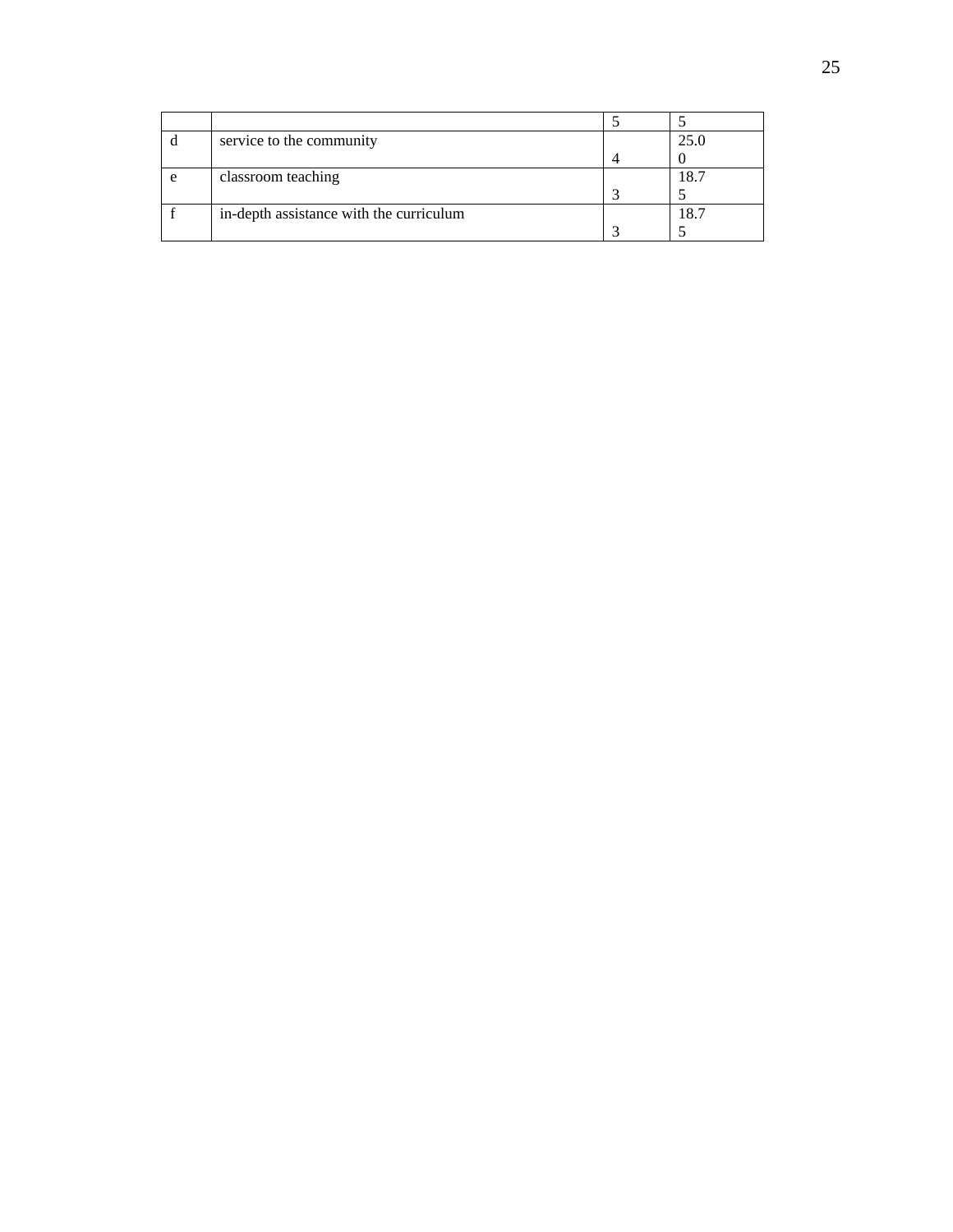|       | (6)                                                                                                   | Traits that attract protégées in their mentors                         |                     | $\mathbf N$         |                | $\%$                 |  |  |  |  |
|-------|-------------------------------------------------------------------------------------------------------|------------------------------------------------------------------------|---------------------|---------------------|----------------|----------------------|--|--|--|--|
| Data  |                                                                                                       |                                                                        |                     | 0                   |                |                      |  |  |  |  |
| shows | a                                                                                                     | hard work                                                              |                     | 1                   |                | 87.5                 |  |  |  |  |
| that  |                                                                                                       |                                                                        |                     | $\overline{4}$      |                | $\mathbf{0}$         |  |  |  |  |
| most  | $\bf b$                                                                                               | influential in and/or outside the community                            |                     | 1<br>$\overline{2}$ |                | 75.0                 |  |  |  |  |
|       | $\mathbf c$                                                                                           | enterprising                                                           |                     | $\mathbf{1}$        |                | $\mathbf{0}$<br>75.0 |  |  |  |  |
|       |                                                                                                       |                                                                        |                     | $\mathfrak{2}$      |                | $\overline{0}$       |  |  |  |  |
|       | d                                                                                                     | persistence                                                            |                     | $\mathbf{1}$        |                | 68.7                 |  |  |  |  |
|       |                                                                                                       |                                                                        |                     | 1                   |                | 5                    |  |  |  |  |
|       | e                                                                                                     | tactfulness                                                            |                     | 1                   |                | 68.7                 |  |  |  |  |
|       |                                                                                                       |                                                                        |                     | $\mathbf{1}$        |                | 5                    |  |  |  |  |
|       | f                                                                                                     | dedication to duty                                                     |                     | $\mathbf{1}$        |                | 68.7                 |  |  |  |  |
|       |                                                                                                       |                                                                        |                     | 1                   |                | 5                    |  |  |  |  |
|       | g                                                                                                     | Friendly and approachable                                              |                     | $\mathbf{1}$        |                | 62.5                 |  |  |  |  |
|       |                                                                                                       |                                                                        |                     | $\boldsymbol{0}$    |                | $\boldsymbol{0}$     |  |  |  |  |
|       | h                                                                                                     | patience                                                               |                     |                     |                | 56.2                 |  |  |  |  |
|       |                                                                                                       |                                                                        |                     | 9                   |                | 5                    |  |  |  |  |
|       | $\mathbf{i}$                                                                                          | high intelligence                                                      |                     | 7                   |                | 43.7<br>5            |  |  |  |  |
|       |                                                                                                       |                                                                        |                     |                     |                |                      |  |  |  |  |
|       | (7). Access to counselling about mentoring roles in academic relationships at the start<br>of career. |                                                                        |                     |                     |                |                      |  |  |  |  |
|       | a                                                                                                     | Yes                                                                    |                     |                     |                | 18.7                 |  |  |  |  |
|       |                                                                                                       |                                                                        |                     | $\mathfrak{Z}$      |                | 5                    |  |  |  |  |
|       | $\mathbf b$                                                                                           | No                                                                     |                     | $\mathbf{1}$        |                | 81.2                 |  |  |  |  |
|       |                                                                                                       |                                                                        |                     | 3                   |                | 5                    |  |  |  |  |
|       |                                                                                                       | (8). Number of protégée to the same mentor                             |                     |                     |                |                      |  |  |  |  |
|       | a                                                                                                     | One                                                                    |                     |                     |                | 43.7                 |  |  |  |  |
|       |                                                                                                       |                                                                        |                     | 7                   |                | 5                    |  |  |  |  |
|       | b                                                                                                     | 2 or more                                                              |                     |                     |                | 56.2                 |  |  |  |  |
|       |                                                                                                       |                                                                        |                     | 9                   |                | 5                    |  |  |  |  |
|       |                                                                                                       | $(9)$ The more successful, one mentee or 2 or more mentees to a mentor |                     |                     |                | 25.0                 |  |  |  |  |
|       | a                                                                                                     | One (single)                                                           |                     | 4                   |                | $\overline{0}$       |  |  |  |  |
|       | $\mathbf b$                                                                                           | 2 or more (multiple)                                                   |                     | $\mathbf{1}$        |                | 75.0                 |  |  |  |  |
|       |                                                                                                       |                                                                        |                     | $\overline{2}$      |                | $\boldsymbol{0}$     |  |  |  |  |
|       | Which will be more successful?<br>10.                                                                 |                                                                        |                     |                     |                |                      |  |  |  |  |
|       | $\overline{A}$                                                                                        | Same gender                                                            |                     | $\mathbf{1}$        |                | 62.5                 |  |  |  |  |
|       |                                                                                                       |                                                                        |                     | $\boldsymbol{0}$    |                | $\boldsymbol{0}$     |  |  |  |  |
|       |                                                                                                       |                                                                        |                     |                     |                |                      |  |  |  |  |
|       | $\mathbf b$                                                                                           | Cross-gender                                                           |                     |                     |                | 37.5                 |  |  |  |  |
|       |                                                                                                       |                                                                        |                     | 6                   |                | $\overline{0}$       |  |  |  |  |
|       |                                                                                                       | (11) Gender and Mentoring Activities.                                  | Mean                |                     |                | Occurren             |  |  |  |  |
|       |                                                                                                       |                                                                        | Duration<br>(Years) |                     | ce<br>$\rm No$ |                      |  |  |  |  |
|       |                                                                                                       |                                                                        |                     |                     | $\%$           |                      |  |  |  |  |
|       | A                                                                                                     | Male-mentor - male protégée MMMP                                       | $\tau$              |                     | $\mathfrak{Z}$ | 37.2                 |  |  |  |  |
|       |                                                                                                       |                                                                        |                     |                     |                | 5                    |  |  |  |  |
|       | $\, {\bf B}$                                                                                          | Female-mentor-female<br>protégée                                       | $\overline{4}$      |                     | $\overline{2}$ | 25.0                 |  |  |  |  |
|       |                                                                                                       | <b>FMFP</b>                                                            |                     |                     |                | 0                    |  |  |  |  |
|       | $\mathbf{C}$                                                                                          | protégée<br>female<br>Male-mentor                                      | 6                   |                     | $\overline{2}$ | 25.0                 |  |  |  |  |
|       |                                                                                                       | <b>MMFP</b>                                                            |                     |                     |                | $\overline{0}$       |  |  |  |  |
|       | $\mathbf d$                                                                                           | Female-mentor-male protégée FMMP                                       | $\mathfrak{Z}$      |                     | $\mathbf{1}$   | 12.5                 |  |  |  |  |
|       |                                                                                                       |                                                                        |                     |                     |                | 0                    |  |  |  |  |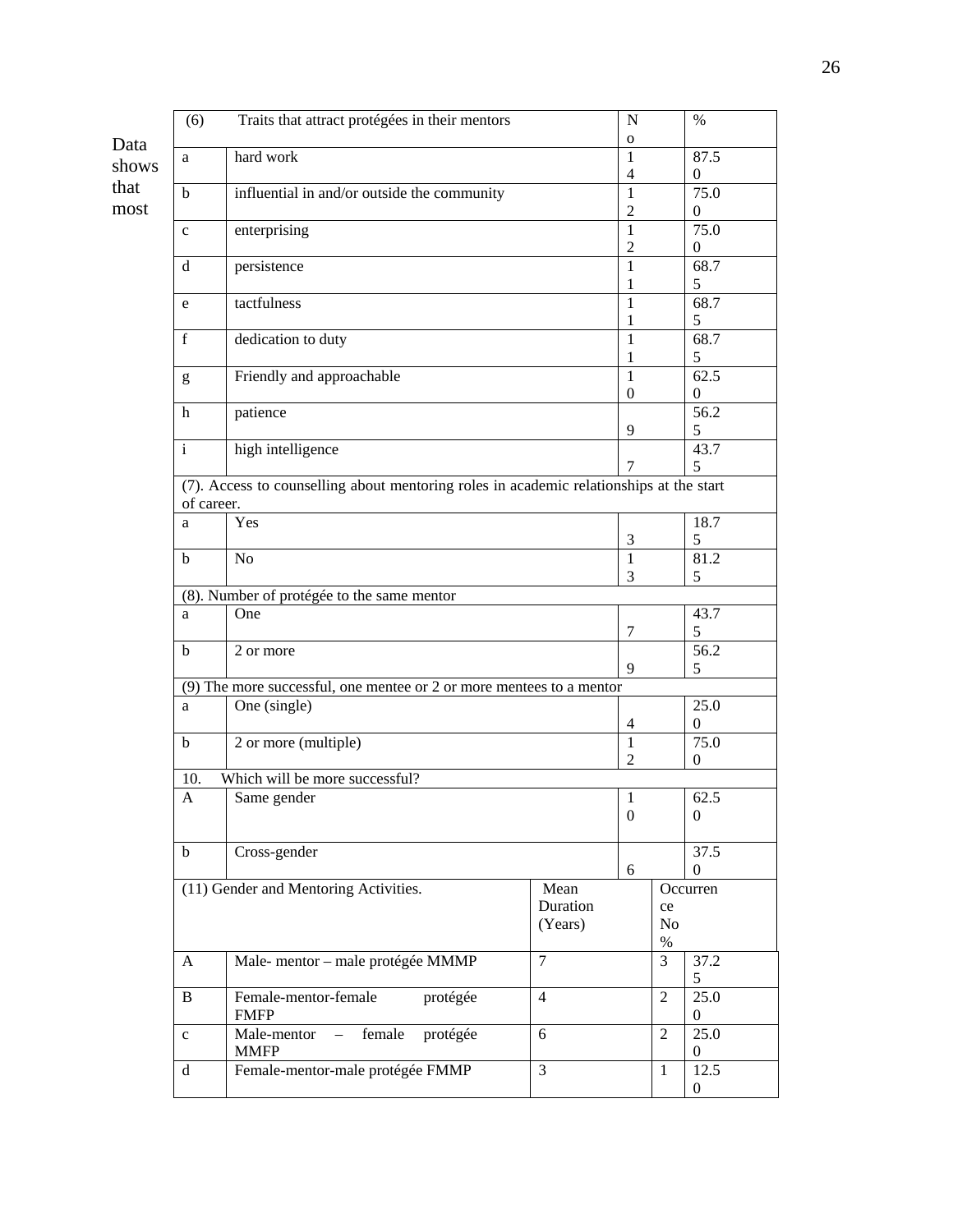activities of the mentoring relationship identified by the 16 respondents are related to research (13 out of 16; 81.25%); publications (13 out of 16; 81.25%); and less are related to classroom teaching (3 out of 16; 18.75%). Other activities on which such relationships are based are: effective professional practice (5 out of 16; 31.25%); service to the community (4 out of 16; 25.00%); and in depth assistance with the curriculum (3 out of 16; 18.75%).

In the analysis of gender effect on mentoring relationship, the occurrence of male mentormale protégée, MMMP has the highest occurrence of 3 out of 8, followed by female mentor – female protégée, FMFP and male mentor-female protégée MMFP both of which have 2 out of 8; while female mentor-male protégée FMMP has the least occurrence of only 1 out of 8. The mean duration of mentorship of MMMP is seven years, FMFP six years, MMFP four years and FMMP three years. 12 out of 16 (75.00%) agreed that multiple relationships of two or more protégées to one mentor would be more successful than single relationship of one protégée to a mentor. Also, 10 out of 16 (62.50%) believe that same gender relationships will be more successful than cross-gender relationships (see Table 1).

13 out of the 16 respondents (81.25%) did not have any type of counselling about the role or advantages of mentoring in academic development at the start of their career while only three (18.75%) claim to have had one form of counselling. Eight different traits were identified by the 16 respondents that attracted them to their mentors, these include: hard work (14 out of 16; 85.2%); influential in and/or outside the community and enterprising (12 out of 16; 75.00%); persistence, tactfulness and dedication to duty (11 out of 16; 68.75%); being friendly and approachable (10 out of 16; 62.50%); patience (9 out of 16; 56.25%) and high intelligence (7 out of 16; 43.75%) (see Table 1).

#### **Discussion**

The study found that the mentoring relationships that take place among university lecturers are usually informal and unstructured. Mentees identified some advantages in the relationship, such as: serving as confidant; assistance in writing research papers; promotion; making social connections, opportunities for funding and/or external jobs and protection from victimization. This agrees with earlier reports of NSW (2005) that mentors can serve three broad functions of career, psychosocial and educative. These findings also point to the fact that mentoring if properly channeled, can serve as cost-effective workplace learning for professional development as identified by Harris and Wiggans (1993) and Carter and Francis (2000).

However, some disadvantages of such relationship were identified and include overprotection by the mentor, dividing the faculty into political camps, maintaining the status quo and inheriting the mentor's enemies. It should be noted therefore that if mentoring relationships are not well conducted, they can lead to disunity and lack of cooperation in the faculty and this can ultimately affect the smooth functioning of the institution.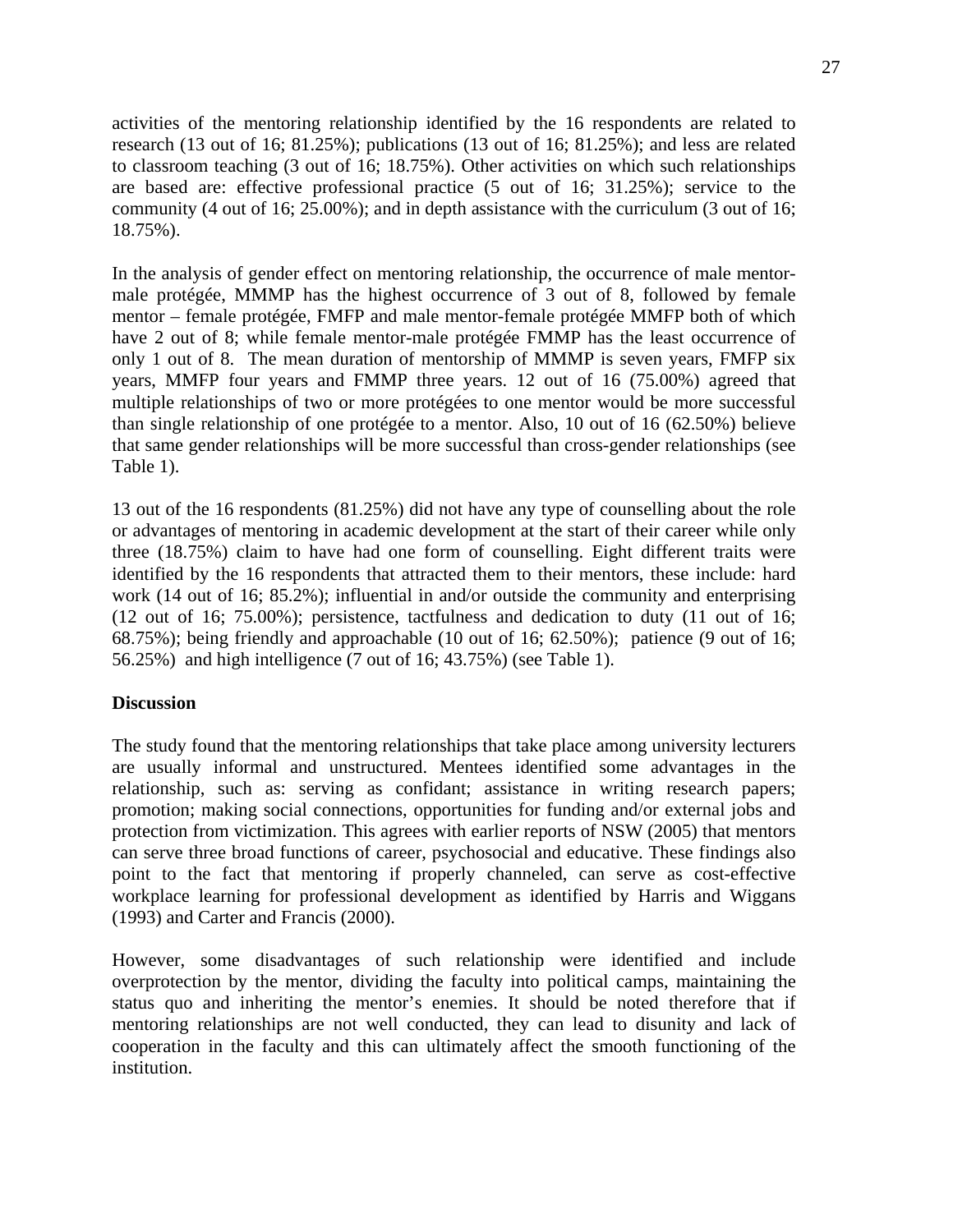It was confirmed from this study that most of the mentoring relationships are initiated and sustained by academically related activities like postgraduate supervision, research and conferences. Most activities of the mentoring relationships were channeled towards research and publication with very few focused on actual classroom teaching. Activities like assistance with the curriculum, professional practice and service to the community are also sometimes involved. The ultimate result of these mentoring activities will most likely be improvement in the professional development of the teachers. When the quality of the teachers improves, it is expected that their output in terms of training students will improve and thus there will be improved student learning. This is indeed workplace learning as well as action learning propounded by Harris and Wiggans (1993); Marsick and Watkins (1990) and Vaartjes (2005). All the mentors and mentees were found to be closely connected by physical location as found earlier by Carter and Francis (2000).

Multiple mentoring relationships which involve one mentor to more than one mentee were found to be more common and believed to be more successful than single (one mentor, one mentee) mentoring among teachers in the faculty. Also same gender mentoring was believed to be more likely to succeed than cross gender mentoring. This agrees with the findings of Carter and Francis (2000). Female staff members establish and sustain mentoring/protégée relationship with female staff members more than with male members. Males however establish a sustainable mentoring relationship with both male and female staff members. Female/female and male/male mentoring relationships were found to be long-lived while male/female and female/male relationships were generally short-lived.

The fact that most males do not accept females as their mentors might not be unconnected with the cultural stereotype in Nigeria that recognizes men as the boss and females as subordinate to males. This cultural stereotype sees leadership positions as mainly masculine, thus paramount rulers, district heads, community leaders and even family leaders are expected to be males. With this societal prejudice, it often becomes difficult for many males to want females as their peer mentors. It was also found that individuals involved in multiple and/or same-gender mentoring are involved in more productive research and enjoy enhanced academic promotion than individuals in single and crossgender mentoring.

Also, the study revealed that there was lack of appropriate counselling services at the initial professional teacher education level. Most of these teachers are not aware of the advantages that they can derive from mentoring and how it can serve as a cost effective means of training. It must also be recognized that a lot of advantages derivable from mentoring are concerned with guidance and support, which teachers will benefit immensely from if they are effectively involved in it.

The traits in mentors which protégées identified as attractive to them include hard work, intelligence, dedication to work, patience, source of security and ability to provide professional support, being friendly and approachable, persistence, tactfulness, foresight, being influential in attracting research grants, and being enterprising. These factors are in line with those identified for a good mentor by Carter and Francis (2000); Kajs *et al* (2001) and Zeus and Skiffington (2002). These attributes may make mentees see their mentors as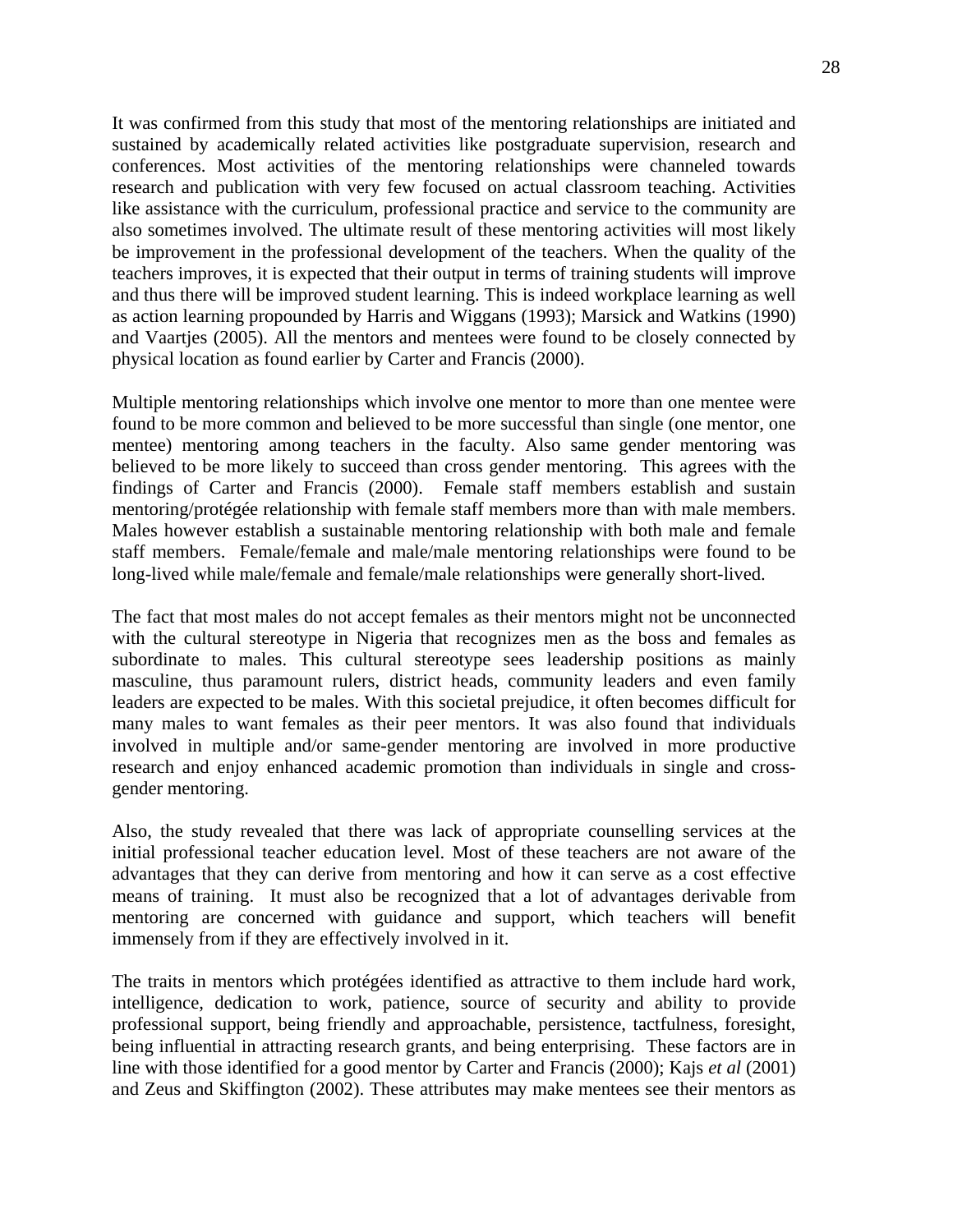their role models and can influence their behaviour as propounded in behaviourism (Peel, 2005). Surprisingly, it was observed that contrary to expectations, the protégées did not identify specific traits related to good classroom teaching given the primary traditional functions of lecturers of teaching, research and community service. This finding can be interpreted as reflecting the structure of reward system in the university system in which teaching is less rewarded than research or community service.

This study found mentoring to be a multiple three-dimensional structure involving friendship, psychosocial and security/support. The results are contrary to the twodimensional scales reported by Barnet (1996) involving only friendship and psychosocial functions and that by Noe, (1988) and Wilbur, (1987) involving career guidance and information sourcing. The security/support framework is a novel finding of this study and should provide a useful dimension for further research on mentoring.

The present study is limited to the Faculty of Education in a university in Nigeria and to only four departments; the study can be replicated using more universities and a higher number of academic members. The findings can be used as a basis for which mentoring can be used as a complementary process for staff development and support for newly recruited young academic members. It is recommended that mentoring can be used as a framework for using mentoring as the core for partnership relationships in initial and continuing teacher education and training and that there is the need to provide adequate guidance and counselling in relation to mentoring provision.

#### **References**

**Bandura, A.** (1977): S*ocial Learning Theory,* Englewood Cliffs, N.J. Prentice-Hall.

- **Barnet, B.** (1996). Developing Reflection and Expertise. Can Mentors make the Difference? *Journal of Educational Administration,* Vol. 33. No. 5 pp. 45 – 59.
- **Carter, M. & Francis, R.** (2000). Mentoring and Beginning Teachers' Workplace Learning, *Paper presented Oct. 1. the AARE Conference, Sydney, Australia. http:// [www.aare.edu.au/00pap/car00232.htm](http://www.aare.edu.au/00pap/car00232.htm)* (accessed 1st February 2006)
- **Daresh, J.** (1996). Research based on Mentoring for Educational Leaders. What Do We Know? *Journal of Educational Administration* Vol. 33, No.5 pp 7 – 16.
- **Freeman, R.** (1998). *Mentoring in General Practice*. Oxford, Butterworth, Heinemann.
- **Harris, J. & Wiggans, J.** (1993): Mentoring the working for a Degree Project*. Leeds Metropolitan University Newsletter,* Issue No. 1.
- **Jackson, L.** (2004): Teacher Training: Staff Development Through Peer Monitoring*. Education World, (accessed 1<sup>st</sup> February 2006). [http://www.education-world.com/a\\_admin/teacher\\_training/teacher\\_training006.shtml](http://www.education-world.com/a_admin/teacher_training/teacher_training006.shtml)*
- **Kajs, L.T., Alaniz, F., Willman, E.; Maier, N.J., Brott, P.E. & Gomez, D.M.** (2001). Looking at the Process of Mentoring for Beginning Teachers. <http://www.alt-teachercert.org/Mentoring.html> (accessed 1st February 2006)
- **Lewis, G. and Carter, S.** (1999). *Successful Mentoring*, London, Hodder & Stoughton Education. pp  $6 - 15$ .